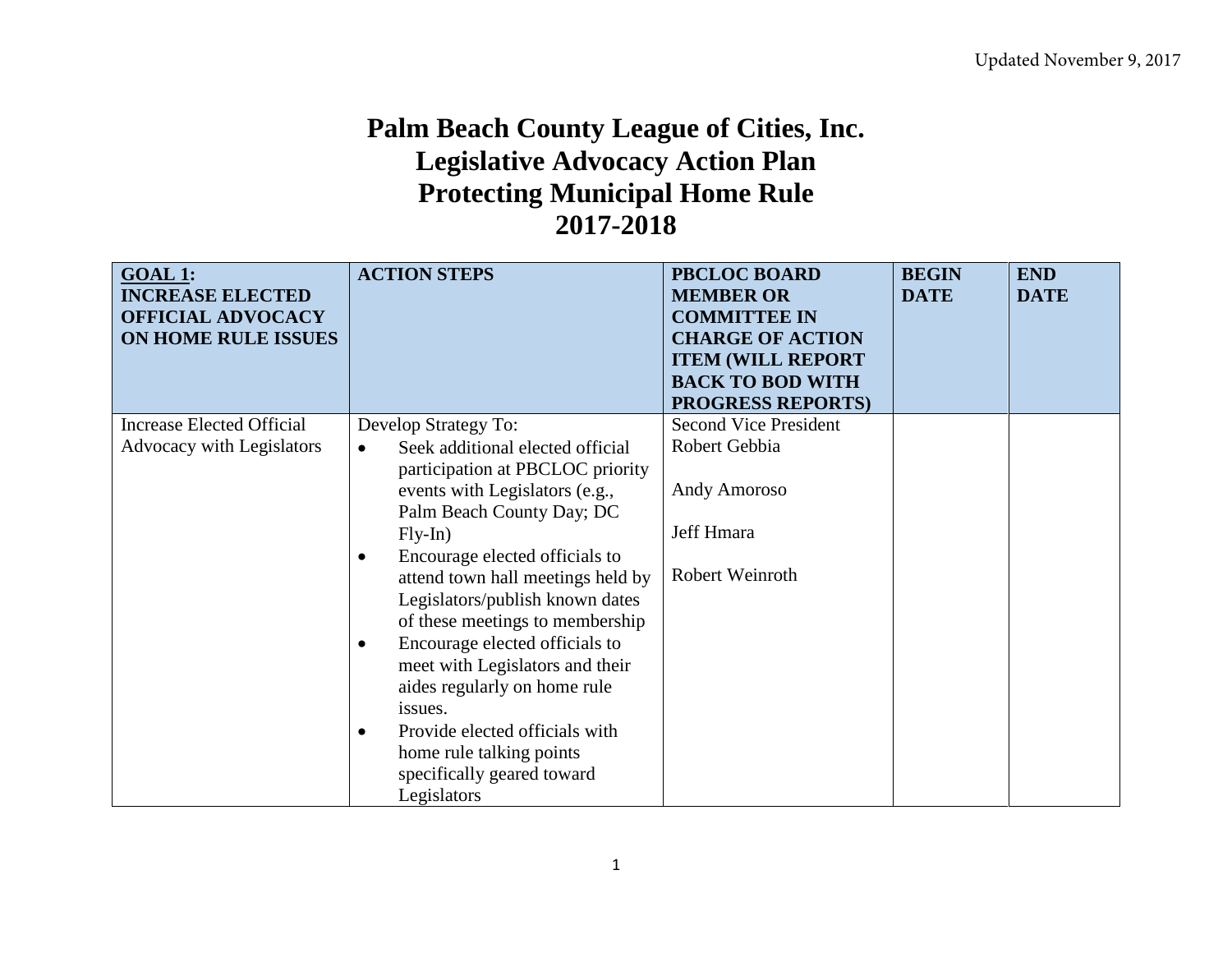|                                                                        | Encourage elected officials to<br>$\bullet$<br>write editorials in local<br>publications on home rule<br>Ask legislators and candidates<br>$\bullet$<br>what their positions are on home<br>rule/can use for individual<br>endorsement purposes<br>Pick legislator of the week $-$<br>$\bullet$<br>everyone will notify them of<br>personal home rule issues during<br>that week |                                                                |                             |                           |
|------------------------------------------------------------------------|----------------------------------------------------------------------------------------------------------------------------------------------------------------------------------------------------------------------------------------------------------------------------------------------------------------------------------------------------------------------------------|----------------------------------------------------------------|-----------------------------|---------------------------|
| GOAL 1: (CONT.)<br><b>INCREASE ELECTED</b><br><b>OFFICIAL ADVOCACY</b> | <b>ACTION STEPS</b>                                                                                                                                                                                                                                                                                                                                                              | <b>PBCLOC BOARD</b><br><b>MEMBER OR</b><br><b>COMMITTEE IN</b> | <b>BEGIN</b><br><b>DATE</b> | <b>END</b><br><b>DATE</b> |
| <b>ON HOME RULE ISSUES</b>                                             |                                                                                                                                                                                                                                                                                                                                                                                  | <b>CHARGE OF ACTION</b>                                        |                             |                           |
|                                                                        |                                                                                                                                                                                                                                                                                                                                                                                  | <b>ITEM (WILL REPORT</b>                                       |                             |                           |
|                                                                        |                                                                                                                                                                                                                                                                                                                                                                                  | <b>BACK TO BOD WITH</b>                                        |                             |                           |
|                                                                        |                                                                                                                                                                                                                                                                                                                                                                                  | <b>PROGRESS REPORTS)</b>                                       |                             |                           |
| <b>Increase Elected Official</b>                                       | Develop Strategy To:                                                                                                                                                                                                                                                                                                                                                             | <b>Second Vice President</b>                                   |                             |                           |
| <b>Advocacy with Residents</b>                                         | Encourage and empower                                                                                                                                                                                                                                                                                                                                                            | Robert Gebbia                                                  |                             |                           |
|                                                                        | elected officials to regularly                                                                                                                                                                                                                                                                                                                                                   | <b>Andy Amoroso</b>                                            |                             |                           |
|                                                                        | speak to their residents about<br>importance of home rule (e.g.                                                                                                                                                                                                                                                                                                                  |                                                                |                             |                           |
|                                                                        | HOA meetings, citizen groups;                                                                                                                                                                                                                                                                                                                                                    | Jeff Hmara                                                     |                             |                           |
|                                                                        | state of the city addresses).                                                                                                                                                                                                                                                                                                                                                    |                                                                |                             |                           |
|                                                                        | Provide elected officials with                                                                                                                                                                                                                                                                                                                                                   | Robert Weinroth                                                |                             |                           |
|                                                                        | general home rule talking                                                                                                                                                                                                                                                                                                                                                        |                                                                |                             |                           |
|                                                                        | points specifically geared                                                                                                                                                                                                                                                                                                                                                       |                                                                |                             |                           |
|                                                                        | toward residents                                                                                                                                                                                                                                                                                                                                                                 |                                                                |                             |                           |
|                                                                        | Encourage elected officials to                                                                                                                                                                                                                                                                                                                                                   |                                                                |                             |                           |
|                                                                        | engage residents during                                                                                                                                                                                                                                                                                                                                                          |                                                                |                             |                           |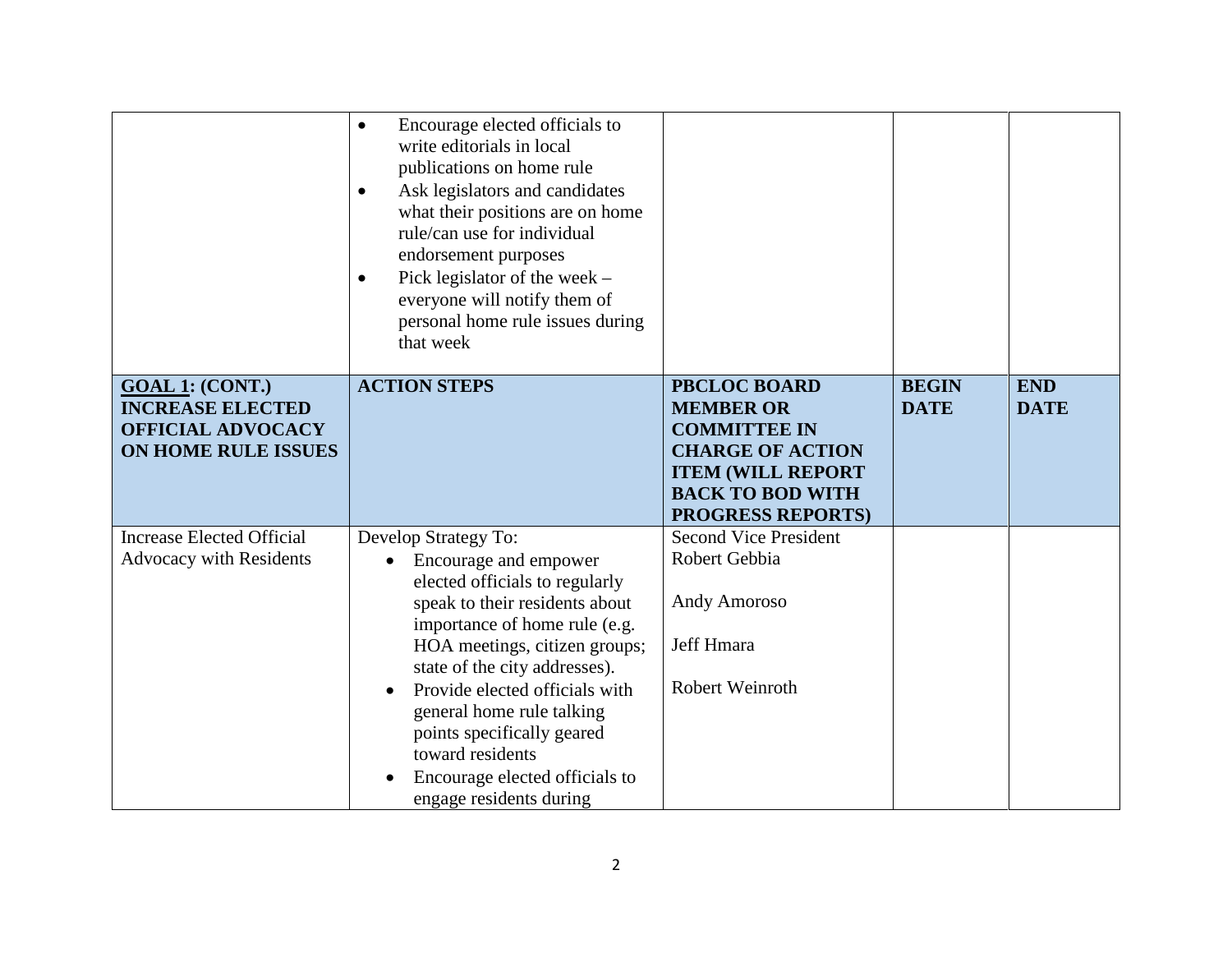| legislative session; residents                |  |  |
|-----------------------------------------------|--|--|
| can be city advocates too                     |  |  |
| Encourage elected officials to<br>$\bullet$   |  |  |
| write editorials in local                     |  |  |
| publications on home rule                     |  |  |
| Bring legislators to community<br>$\bullet$   |  |  |
| meetings as special guests                    |  |  |
| (direct contact with residents)               |  |  |
| Develop cartoon/simple<br>$\bullet$           |  |  |
| drawing showing home in city                  |  |  |
| that has lost home rule (e.g.                 |  |  |
| house with telecommunications                 |  |  |
| pole in front yard; medical                   |  |  |
| marijuana dispensary next                     |  |  |
| door)                                         |  |  |
| Inform residents who their local<br>$\bullet$ |  |  |
| legislators are – provide contact             |  |  |
| information                                   |  |  |
| Put Fla. LOC home rule video<br>$\bullet$     |  |  |
| on PBCLOC website                             |  |  |
| (encourage elected officials to               |  |  |
| view; encourage residents to                  |  |  |
| view)                                         |  |  |
|                                               |  |  |
|                                               |  |  |
|                                               |  |  |
|                                               |  |  |
|                                               |  |  |
|                                               |  |  |
|                                               |  |  |
|                                               |  |  |
|                                               |  |  |
|                                               |  |  |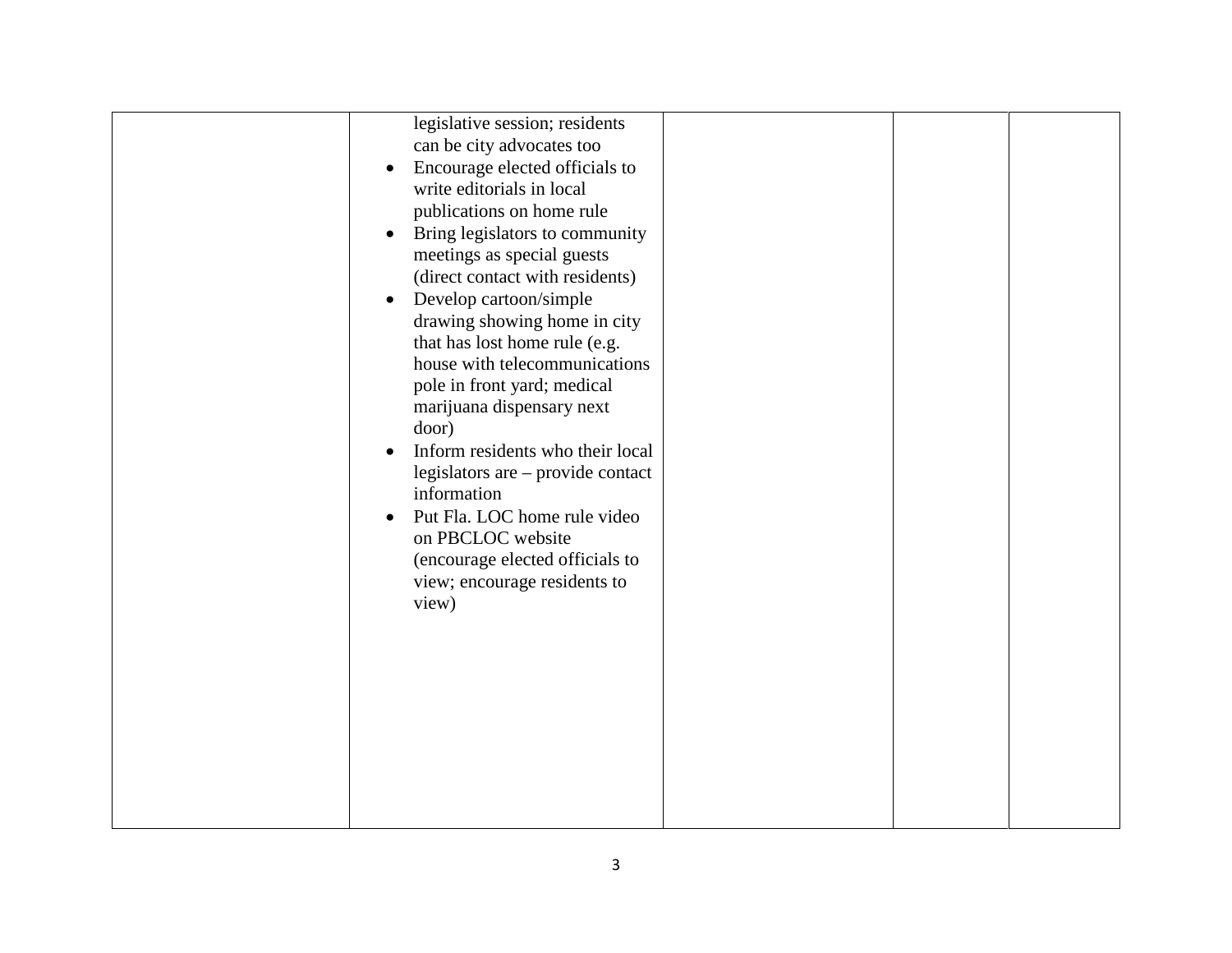| <b>GOAL 1: (CONT.)</b><br><b>INCREASE ELECTED</b><br><b>OFFICIAL ADVOCACY</b><br>ON HOME RULE ISSUES | <b>ACTION STEPS</b>                                                                                                                                                                                                                                                                                                                                                                                                                                                                                                                                                                                                                                                                         | <b>PBCLOC BOARD</b><br><b>MEMBER OR</b><br><b>COMMITTEE IN</b><br><b>CHARGE OF ACTION</b><br><b>ITEM (WILL REPORT</b><br><b>BACK TO BOD WITH</b><br><b>PROGRESS REPORTS)</b> | <b>BEGIN</b><br><b>DATE</b> | <b>END</b><br><b>DATE</b> |
|------------------------------------------------------------------------------------------------------|---------------------------------------------------------------------------------------------------------------------------------------------------------------------------------------------------------------------------------------------------------------------------------------------------------------------------------------------------------------------------------------------------------------------------------------------------------------------------------------------------------------------------------------------------------------------------------------------------------------------------------------------------------------------------------------------|------------------------------------------------------------------------------------------------------------------------------------------------------------------------------|-----------------------------|---------------------------|
| <b>Increase Elected Official</b><br><b>Advocacy with Business</b><br>Community                       | Develop Strategy To:<br>Encourage and empower<br>$\bullet$<br>elected officials to regularly<br>speak to their business<br>community about importance of<br>home rule (e.g. chambers, non-<br>profits, realtor associations).<br>Provide elected officials with<br>$\bullet$<br>general home rule talking<br>points specifically geared<br>toward business community<br>Encourage elected officials to<br>$\bullet$<br>engage business community<br>during legislative session;<br>businesses can be city<br>advocates too on issues of<br>common concern<br>Explain economic impact of<br>loss of home rule (e.g. reduced<br>city bond ratings and how that<br>impacts business community) | President Keith James, Esq.<br><b>First Vice President Anne</b><br>Gerwig                                                                                                    |                             |                           |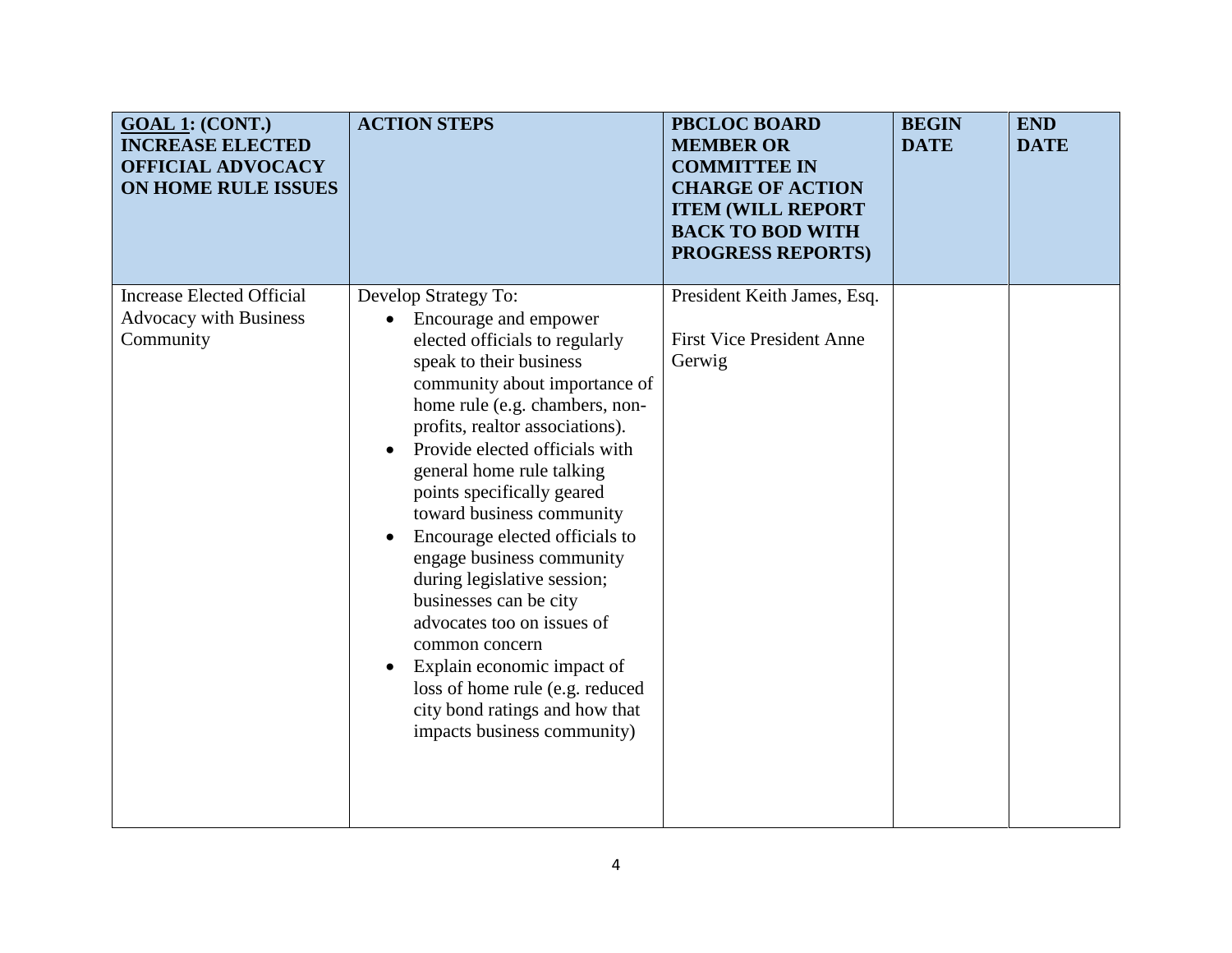| <b>GOAL 2:</b><br><b>ENGAGE ASSOCIATE</b><br><b>MEMBERS IN</b><br><b>ADVOCATING FOR</b><br><b>HOME RULE</b> | <b>ACTION STEPS</b>                                                                                                                                                                                                                                                                                                                                                                                                                                                   | <b>PBCLOC BOARD</b><br><b>MEMBER OR</b><br><b>COMMITTEE IN</b><br><b>CHARGE OF ACTION</b><br><b>ITEM (WILL REPORT</b><br><b>BACK TO BOD WITH</b><br><b>PROGRESS REPORTS)</b> | <b>BEGIN</b><br><b>DATE</b> | <b>END</b><br><b>DATE</b> |
|-------------------------------------------------------------------------------------------------------------|-----------------------------------------------------------------------------------------------------------------------------------------------------------------------------------------------------------------------------------------------------------------------------------------------------------------------------------------------------------------------------------------------------------------------------------------------------------------------|------------------------------------------------------------------------------------------------------------------------------------------------------------------------------|-----------------------------|---------------------------|
| <b>Increase Associate Member</b><br>Participation                                                           | Develop Strategy To:<br>Use Associate Member<br>$\bullet$<br>resources to develop<br>educational campaigns and<br>informational materials on<br>issues of home rule<br>Use Associate Member<br>$\bullet$<br>connections with business<br>community to push for joint<br>advocacy on issues of common<br>interest<br>Use Associate Member<br>$\bullet$<br>connections with Tallahassee or<br>DC to get additional or new<br>speaking opportunities with<br>Legislators | President Keith James, Esq.<br><b>First Vice President Anne</b><br>Gerwig                                                                                                    |                             |                           |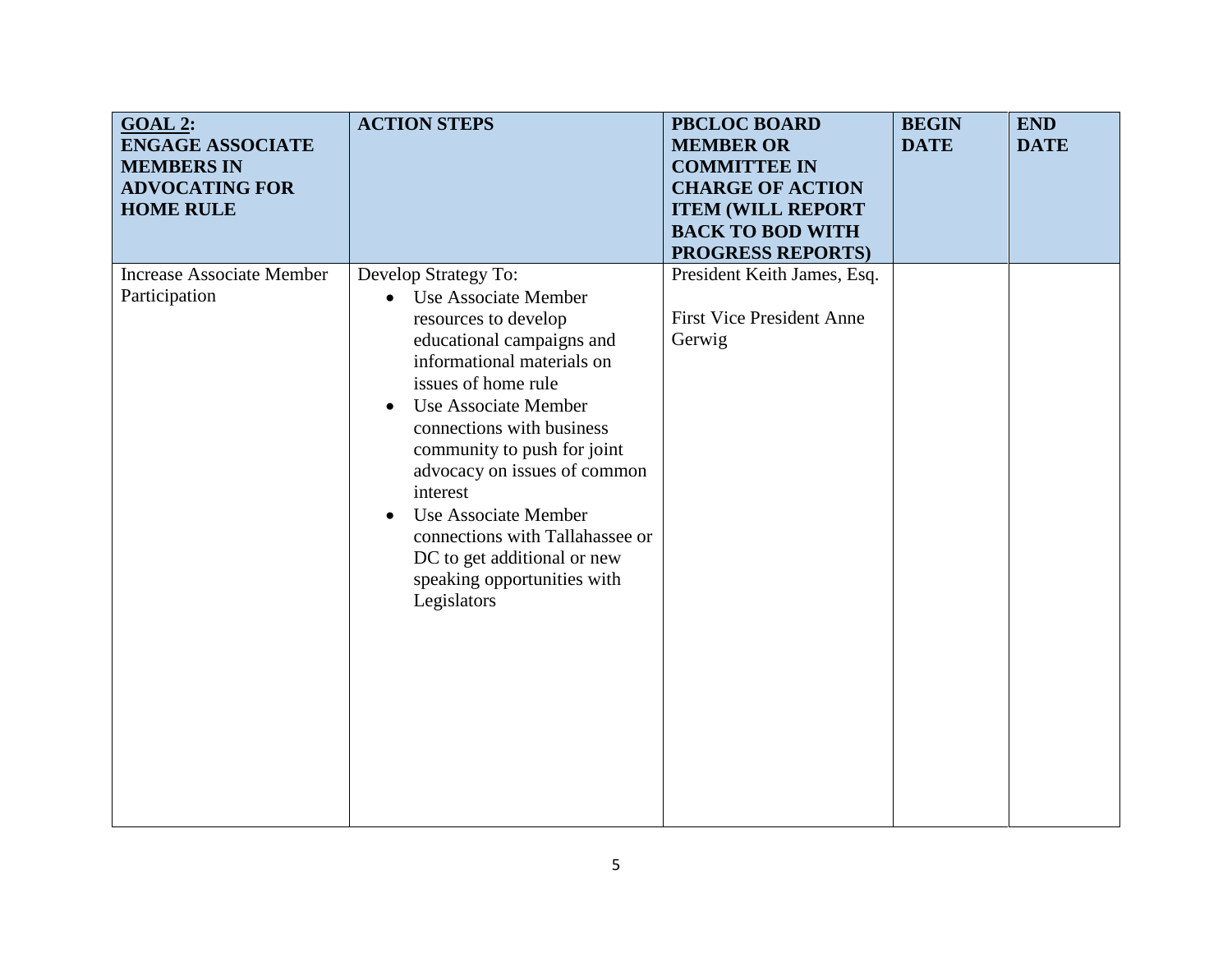| <b>GOAL 3:</b><br><b>CREATE</b><br><b>CLEARINGHOUSE FOR</b><br>PERSONAL HOME<br><b>RULE STORIES</b> | <b>ACTION STEPS</b>                                                                                                                                                                                                                                                                                                                                                                                                                                                                                                                                                                                                                                                                                                                                            | <b>PBCLOC BOARD</b><br><b>MEMBER OR</b><br><b>COMMITTEE IN</b><br><b>CHARGE OF ACTION</b><br><b>ITEM (WILL REPORT</b><br><b>BACK TO BOD WITH</b><br><b>PROGRESS REPORTS)</b> | <b>BEGIN</b><br><b>DATE</b> | <b>END</b><br><b>DATE</b> |
|-----------------------------------------------------------------------------------------------------|----------------------------------------------------------------------------------------------------------------------------------------------------------------------------------------------------------------------------------------------------------------------------------------------------------------------------------------------------------------------------------------------------------------------------------------------------------------------------------------------------------------------------------------------------------------------------------------------------------------------------------------------------------------------------------------------------------------------------------------------------------------|------------------------------------------------------------------------------------------------------------------------------------------------------------------------------|-----------------------------|---------------------------|
| Clearinghouse                                                                                       | Develop Strategy To:<br>Encourage cities to prepare<br>$\bullet$<br>personal home rule stories for<br>the League's website. The<br>League will act as a<br>clearinghouse for those stories,<br>which can be used in legislative<br>advocacy by all League<br>Members, and also in engaging<br>with residents and the business<br>community<br>Coordinate with Associate<br>Members to prepare campaign<br>encouraging cities to prepare<br>home rule stories and send<br>them to the League<br>Coordinate with Associate<br>$\bullet$<br>Members to prepare design<br>page for website on home rule<br>stories; should be inviting for<br>cities, residents, business<br>leaders, and legislators looking<br>to know more about the<br>importance of home rule | All Board Members will<br>work on and send personal<br>home rule stories to LOC<br>Staff                                                                                     |                             |                           |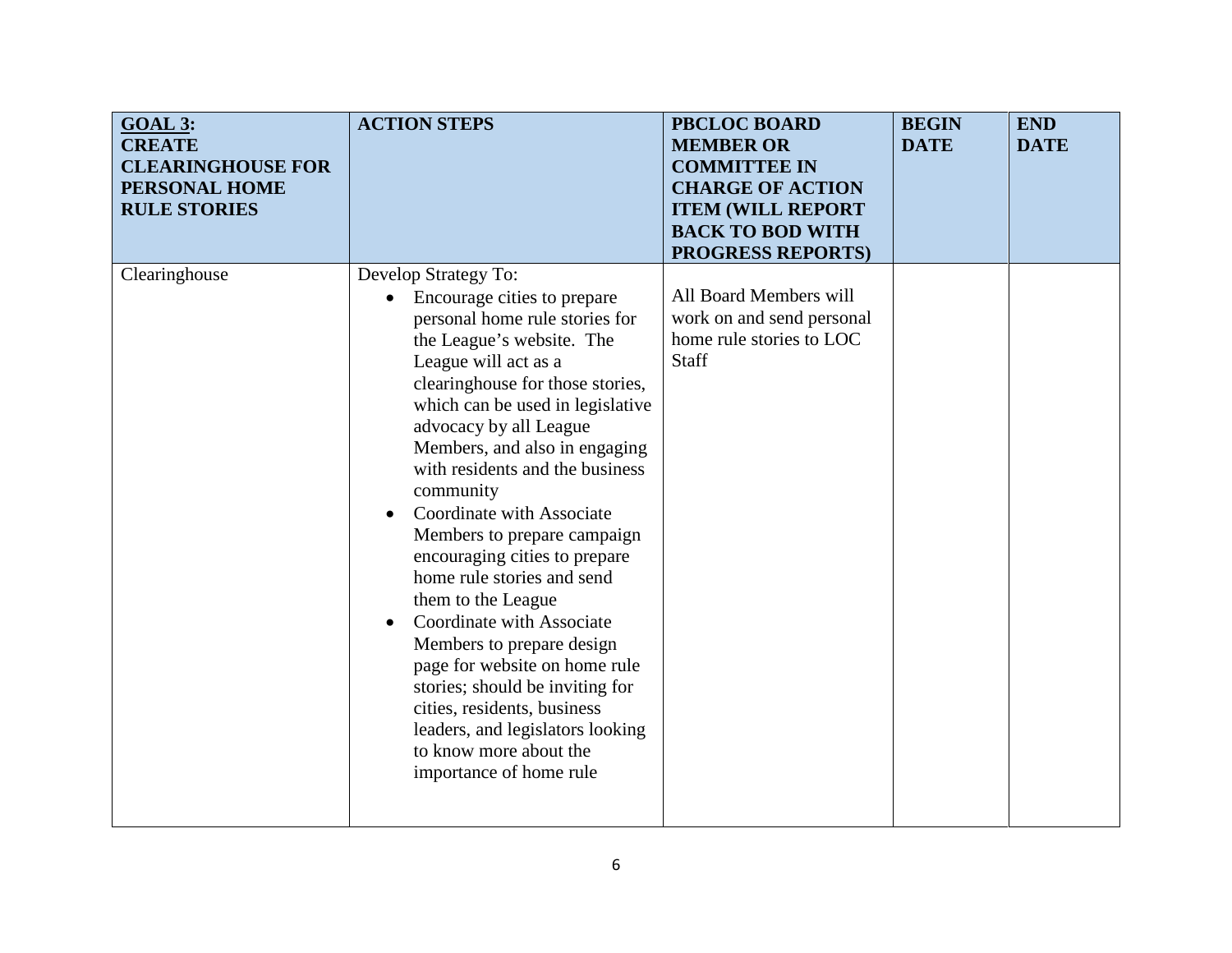| <b>GOAL 4:</b><br><b>ADOPT HOME RULE</b><br><b>RESOLUTIONS</b>                       | <b>ACTION STEPS</b>                                                                                                                                                                                                                                                                                                                                                                         | <b>PBCLOC BOARD</b><br><b>MEMBER OR</b><br><b>COMMITTEE IN</b><br><b>CHARGE OF ACTION</b><br><b>ITEM (WILL REPORT</b><br><b>BACK TO BOD WITH</b><br><b>PROGRESS REPORTS)</b> | <b>BEGIN</b><br><b>DATE</b> | <b>END</b><br><b>DATE</b> |
|--------------------------------------------------------------------------------------|---------------------------------------------------------------------------------------------------------------------------------------------------------------------------------------------------------------------------------------------------------------------------------------------------------------------------------------------------------------------------------------------|------------------------------------------------------------------------------------------------------------------------------------------------------------------------------|-----------------------------|---------------------------|
| Florida LOC has developed a<br>sample resolution supporting<br>home rule initiatives | Encourage cities to adopt<br>$\bullet$<br>resolutions<br>Encourage elected officials to<br>$\bullet$<br>take resolutions to resident and<br>community groups; request that<br>they adopt similar resolutions<br>Collect resolutions to use<br>$\bullet$<br>during legislative advocacy<br>Prepare and distribute<br>$\bullet$<br>additional resolutions during<br>session on specific bills | Kimberly Glas-Castro<br>Patti Waller                                                                                                                                         |                             |                           |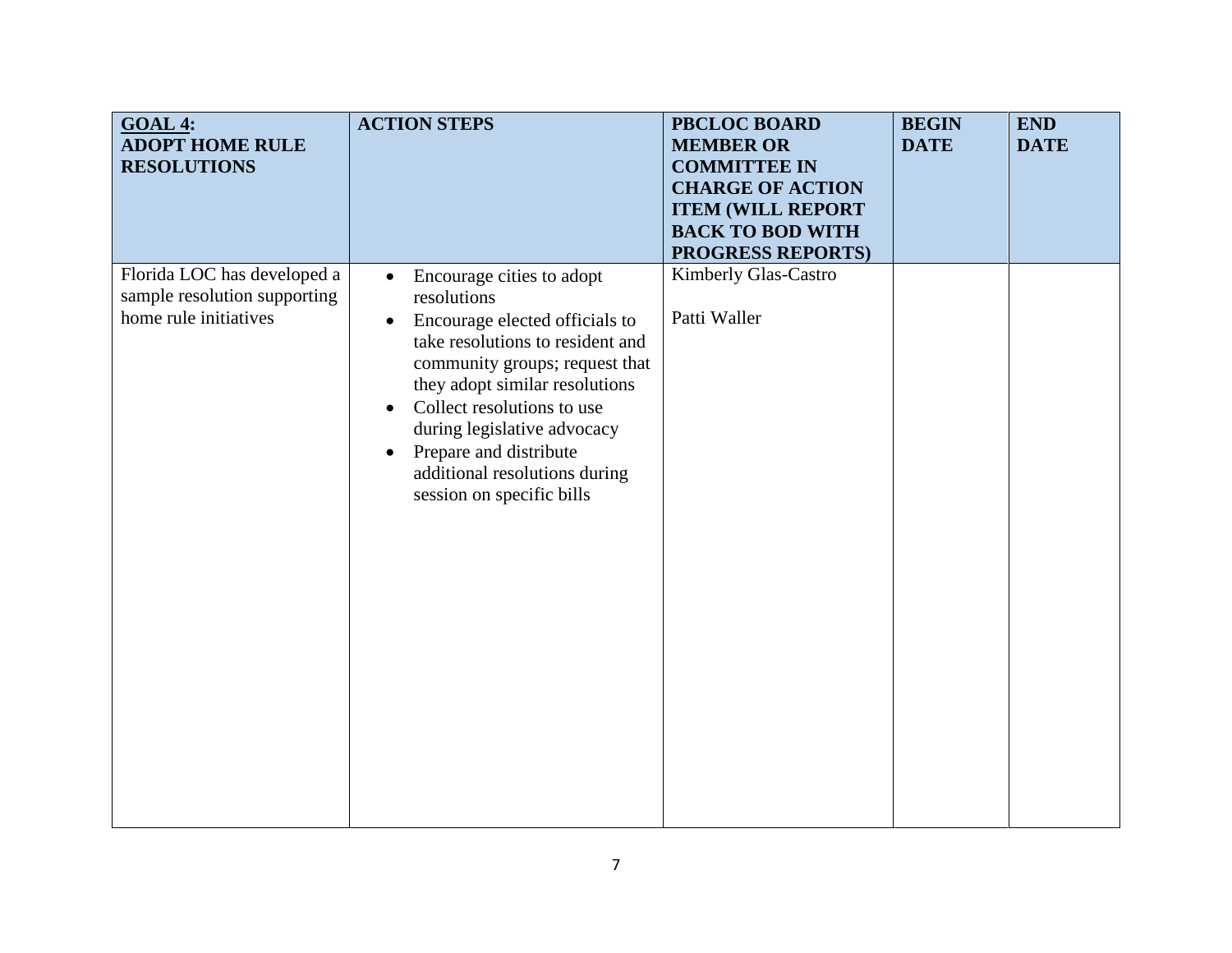| GOAL 5:<br><b>DEVELOP TALKING</b><br>POINTS ON HOME<br><b>RULE</b> | <b>ACTION STEPS</b>                                                                                                                                                                                                                                                                                                                                                                                                                                                                                                                                                                                                                                                    | <b>PBCLOC BOARD</b><br><b>MEMBER OR</b><br><b>COMMITTEE IN</b><br><b>CHARGE OF ACTION</b><br><b>ITEM (WILL REPORT</b><br><b>BACK TO BOD WITH</b><br><b>PROGRESS REPORTS)</b> | <b>BEGIN</b><br><b>DATE</b> | <b>END</b><br><b>DATE</b> |
|--------------------------------------------------------------------|------------------------------------------------------------------------------------------------------------------------------------------------------------------------------------------------------------------------------------------------------------------------------------------------------------------------------------------------------------------------------------------------------------------------------------------------------------------------------------------------------------------------------------------------------------------------------------------------------------------------------------------------------------------------|------------------------------------------------------------------------------------------------------------------------------------------------------------------------------|-----------------------------|---------------------------|
| Home Rule Talking Points                                           | Develop talking points on home<br>$\bullet$<br>rule; talking points should vary<br>depending on audience (e.g.,<br>Legislators, residents and<br>business community)<br>Distribute talking points to<br>$\bullet$<br>cities for their own advocacy<br>use<br>Turn talking points into short<br>$\bullet$<br>videos and power point<br>presentations, which can be<br>used by cities during resident<br>and community outreach (use<br>associate member resources to<br>develop videos and power point<br>presentations where possible)<br>Videos and power point<br>$\bullet$<br>presentations will be posted on<br>website and can be used as a<br>resource by cities | <b>Second Vice President</b><br>Robert Gebbia<br><b>Andy Amoroso</b><br>Jeff Hmara<br>Robert Weinroth                                                                        |                             |                           |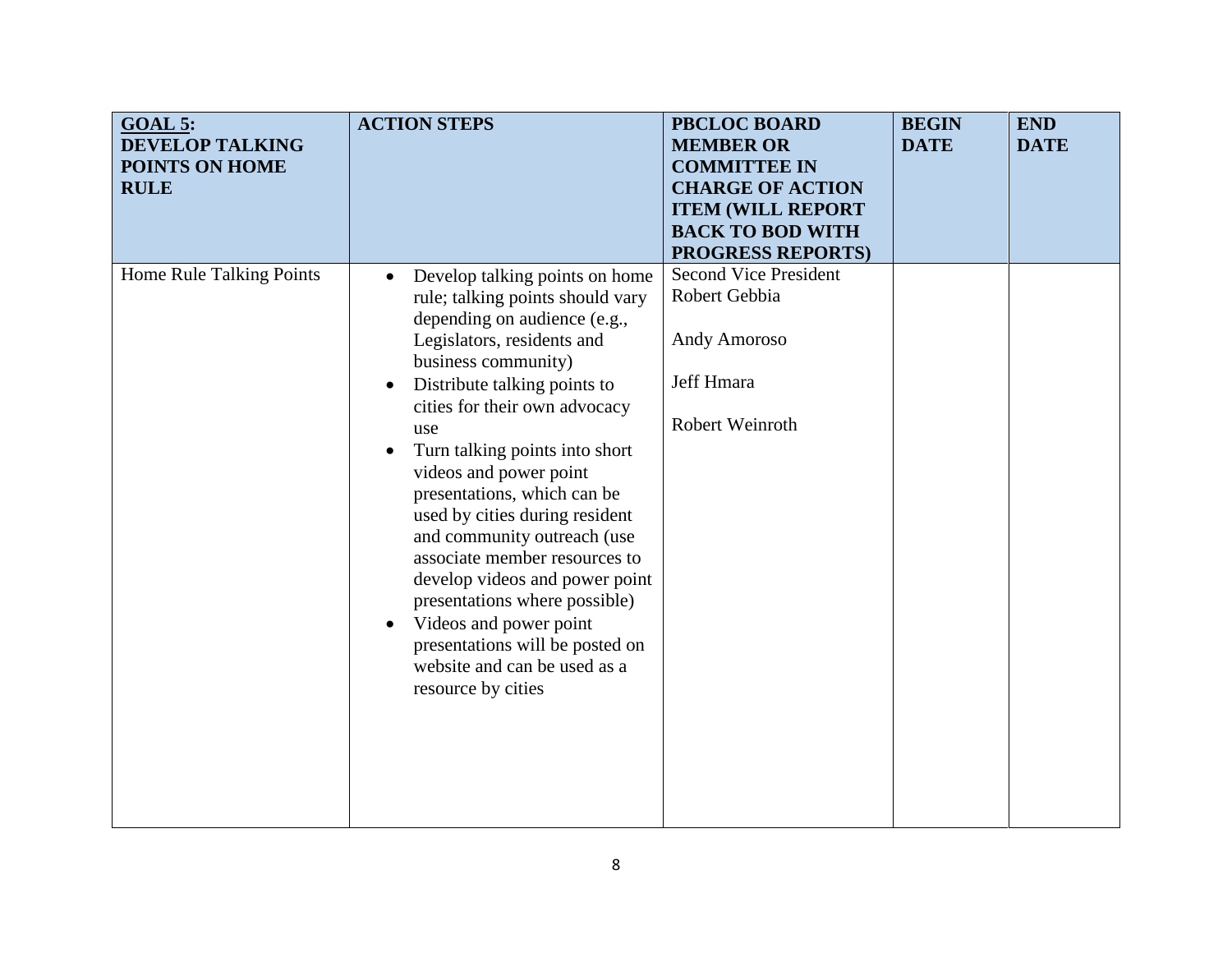| GOAL 6:<br><b>DEVELOP</b><br><b>LEGISLATIVE VOTING</b><br><b>RECORD</b>                                            | <b>ACTION STEPS</b>                                                                                                                                                                                                      | <b>PBCLOC BOARD</b><br><b>MEMBER OR</b><br><b>COMMITTEE IN</b><br><b>CHARGE OF ACTION</b><br><b>ITEM (WILL REPORT</b><br><b>BACK TO BOD WITH</b><br><b>PROGRESS REPORTS)</b> | <b>BEGIN</b><br><b>DATE</b>        | <b>END</b><br><b>DATE</b> |
|--------------------------------------------------------------------------------------------------------------------|--------------------------------------------------------------------------------------------------------------------------------------------------------------------------------------------------------------------------|------------------------------------------------------------------------------------------------------------------------------------------------------------------------------|------------------------------------|---------------------------|
| Legislative Voting Record<br>on PBCLOC Priorities                                                                  | Create voting record of Palm<br>$\bullet$<br><b>Beach County Legislative</b><br>Delegation on PBCLOC<br>Priorities<br>Distribute to cities for use in<br>legislative advocacy and public<br>outreach<br>Update each year | <b>Immediate Past President</b><br>Robert M.W. Shalhoub,<br>Esq.                                                                                                             | <b>COMPLETE</b><br><b>FOR 2017</b> |                           |
| <b>GOAL 7:</b>                                                                                                     | <b>ACTION STEPS</b>                                                                                                                                                                                                      | <b>PBCLOC BOARD</b>                                                                                                                                                          | <b>BEGIN</b>                       | <b>END</b>                |
| <b>INCREASE PBCLOC</b><br><b>LEGISLATIVE</b><br><b>COMMITTEE</b><br><b>ACTIVITIES/ROLE</b><br><b>Modify PBCLOC</b> |                                                                                                                                                                                                                          | <b>MEMBER OR</b><br><b>COMMITTEE IN</b><br><b>CHARGE OF ACTION</b><br><b>ITEM (WILL REPORT</b><br><b>BACK TO BOD WITH</b><br><b>PROGRESS REPORTS)</b>                        | <b>DATE</b>                        | <b>DATE</b>               |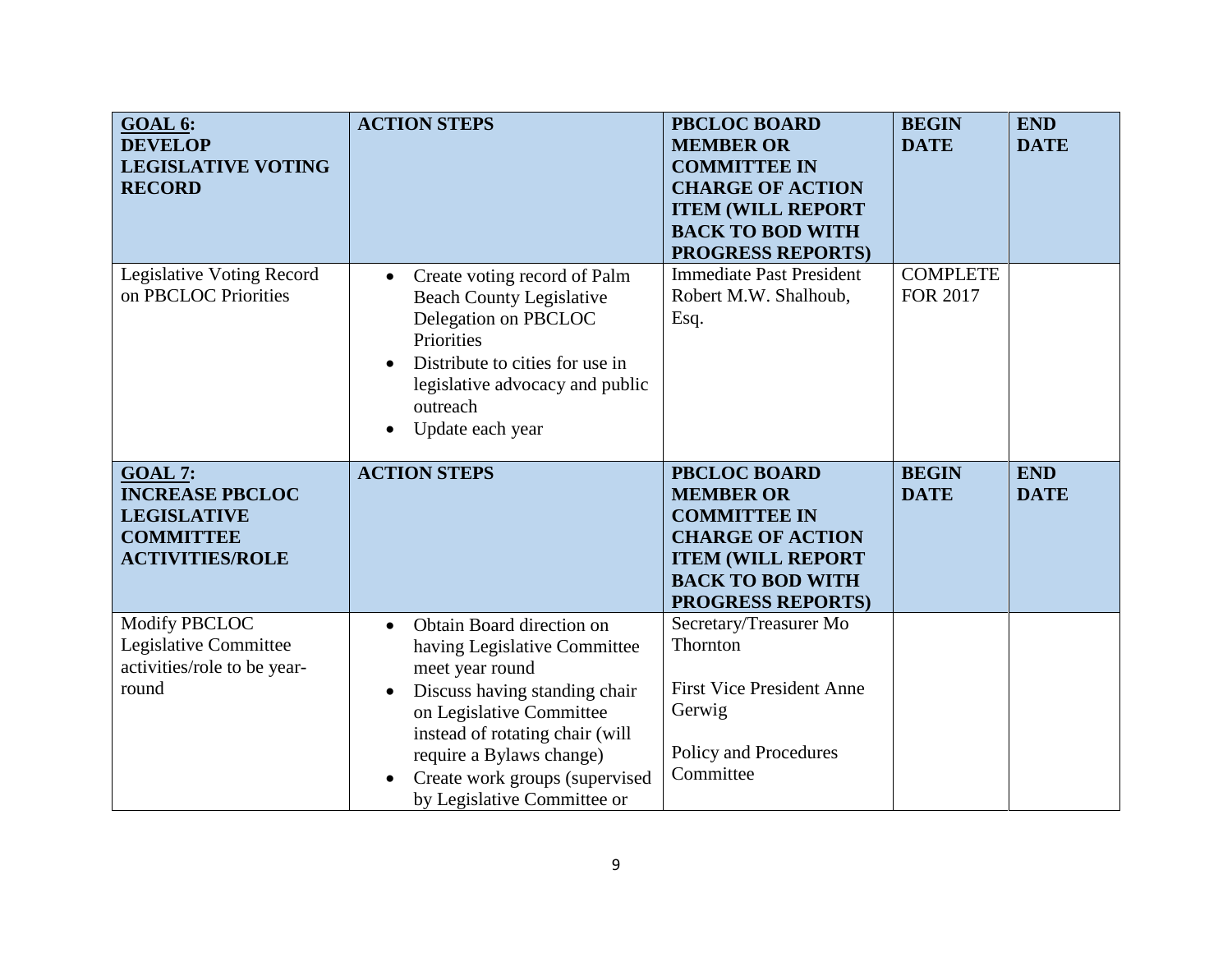|                                                                                                                                                                                           | other committee) to carry out<br>home rule advocacy plan                                                                                                                                                                                                                              |                                                                                                                                                                              |                             |                           |
|-------------------------------------------------------------------------------------------------------------------------------------------------------------------------------------------|---------------------------------------------------------------------------------------------------------------------------------------------------------------------------------------------------------------------------------------------------------------------------------------|------------------------------------------------------------------------------------------------------------------------------------------------------------------------------|-----------------------------|---------------------------|
| <b>GOAL 8:</b><br><b>EXPLORE PAC</b><br><b>OPPORTUNITIES</b>                                                                                                                              | <b>ACTION STEPS</b>                                                                                                                                                                                                                                                                   | <b>PBCLOC BOARD</b><br><b>MEMBER OR</b><br><b>COMMITTEE IN</b><br><b>CHARGE OF ACTION</b><br><b>ITEM (WILL REPORT</b><br><b>BACK TO BOD WITH</b><br><b>PROGRESS REPORTS)</b> | <b>BEGIN</b><br><b>DATE</b> | <b>END</b><br><b>DATE</b> |
| <b>Political Action Committee</b><br>on Home Rule Issues                                                                                                                                  | Investigate elected official<br>$\bullet$<br>interest in individuals creating<br>and funding a PAC (statewide<br>interest?)<br>Investigate whether existing<br>PACs can be used to further<br>home rule goals<br><b>Explore PAC creation options</b><br>with Florida League of Cities | President Keith James, Esq.<br>General Counsel Jennifer G.<br>Ashton, Esq.                                                                                                   |                             |                           |
| <b>GOAL 9:</b><br><b>SCHOOL DISTRICT AND</b><br><b>PALM BEACH COUNTY</b><br><b>COORDINATION ON</b><br><b>HOME RULE</b><br><b>ADVOCACY ISSUES</b>                                          | <b>ACTION STEPS</b>                                                                                                                                                                                                                                                                   | <b>PBCLOC BOARD</b><br><b>MEMBER OR</b><br><b>COMMITTEE IN</b><br><b>CHARGE OF ACTION</b><br><b>ITEM (WILL REPORT</b><br><b>BACK TO BOD WITH</b><br><b>PROGRESS REPORTS)</b> | <b>BEGIN</b><br><b>DATE</b> | <b>END</b><br><b>DATE</b> |
| At the Joint Workshop<br>between the PBCLOC Board<br>of Directors and School<br>Board on October 4, 2017,<br>there was agreement to<br>coordinate legislative<br>advocacy efforts on home | Schedule joint planning<br>$\bullet$<br>meeting on legislative issues—<br>create joint advocacy action<br>plan on common issues<br>Share legislative priorities                                                                                                                       | Legislative Committee<br><b>Executive Director Richard</b><br>Radcliffe                                                                                                      |                             |                           |